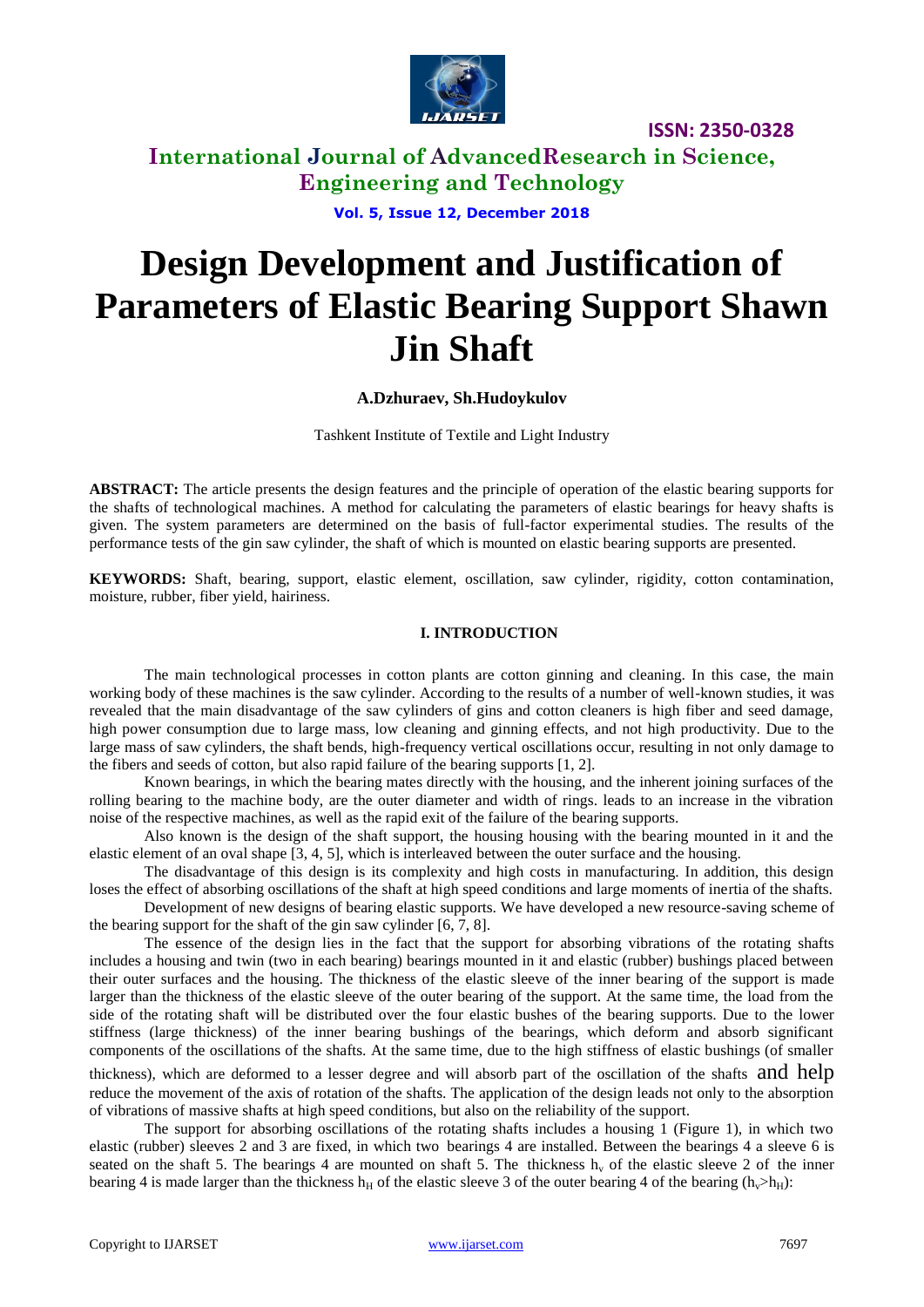

# **ISSN: 2350-0328 International Journal of AdvancedResearch in Science, Engineering and Technology**

## **Vol. 5, Issue 12, December 2018**

$$
h_{v} = \frac{D_{vh} - D_{vv}}{2};\; h_{H} = \frac{D_{hh} - D_{hv}}{2};\;
$$

where  $D_{vh}$ ,  $D_{vv}$ ,  $D_{hh}$ ,  $D_{hv}$  - are the respective outer and inner diameters of the inner 2 and outer 3 elastic

bushings.

In the course of work, the following forces act on the rotating shaft: driving torque, gravity, inertial forces from unbalanced masses, friction forces, technological loads, etc. These forces will act cyclically on the housing 1 through bearings 4 and elastic sleeves 2 and 3. Availability elastic sleeves 2 and 3 significantly reduce the effect of these forces on the housing 1. The magnitude of the bending of the shaft 5 due to the radial components of the forces is significantly reduced. The implementation of elastic sleeves 2 and 3 with different thickness allow gradual absorption of oscillations of the shaft 5 and the necessary reduction



Fig. 1 - Support for the absorption of vibrations of rotating shafts

of the displacement axis of rotation of the shaft 5 due to the deformation of the sleeves 2 and 3, especially with large masses of the shafts 5 and high speed modes.

In this case, the load from the side of the rotating shaft 5 will be distributed over the four elastic bushes 2 and 3 (with two supporting shafts having twin bearings 4 with elastic bushes 2 and 3). Due to the lower stiffness of the elastic sleeves 2 (large thickness  $h<sub>v</sub>$ ) of the internal elastic sleeves 2, which are deformed and absorb a significant part of the vibrations of the shaft 5. At the same time, due to the large stiffness of the elastic sleeves 3 (smaller thickness  $h_H$ ), they will absorb the necessary part of the vibrations of the shafts 5, and also allow the reduction of the mixing axis of rotation of the shaft 5.

According to the stiffness, thickness and marks of the rubber bushings 2 and 3 can be selected according to the value of the moment of inertia of the shaft and speed modes.

The design allows efficient vibration absorption rotating massive shafts at high speeds, resulting in reliable system operation.

If both radial and axial forces occur during rotation of the shafts of technological machines, it is expedient to perform the elastic supports of conical shape (see Fig. 2).

The support for absorbing vibrations of the rotating shafts comprises a housing 1 in which fixed elastic sleeves 2, 3 of a truncated conical shape are installed. Elastic sleeves 2 and 3 are made of oil resistant rubber. The diameters d of the smaller bases of the elastic sleeves 2 and 3 are installed in the housing 1 in opposite directions and are on the outside of the housing 1. The diameters D of the large bases of the elastic sleeves 2 and 3 are installed in the housing 1 towards each other and are the inner side of the housing 1.

In the holes of the elastic sleeves 2 and 3 mounted bearings 4, the holes of which are installed shaft 5.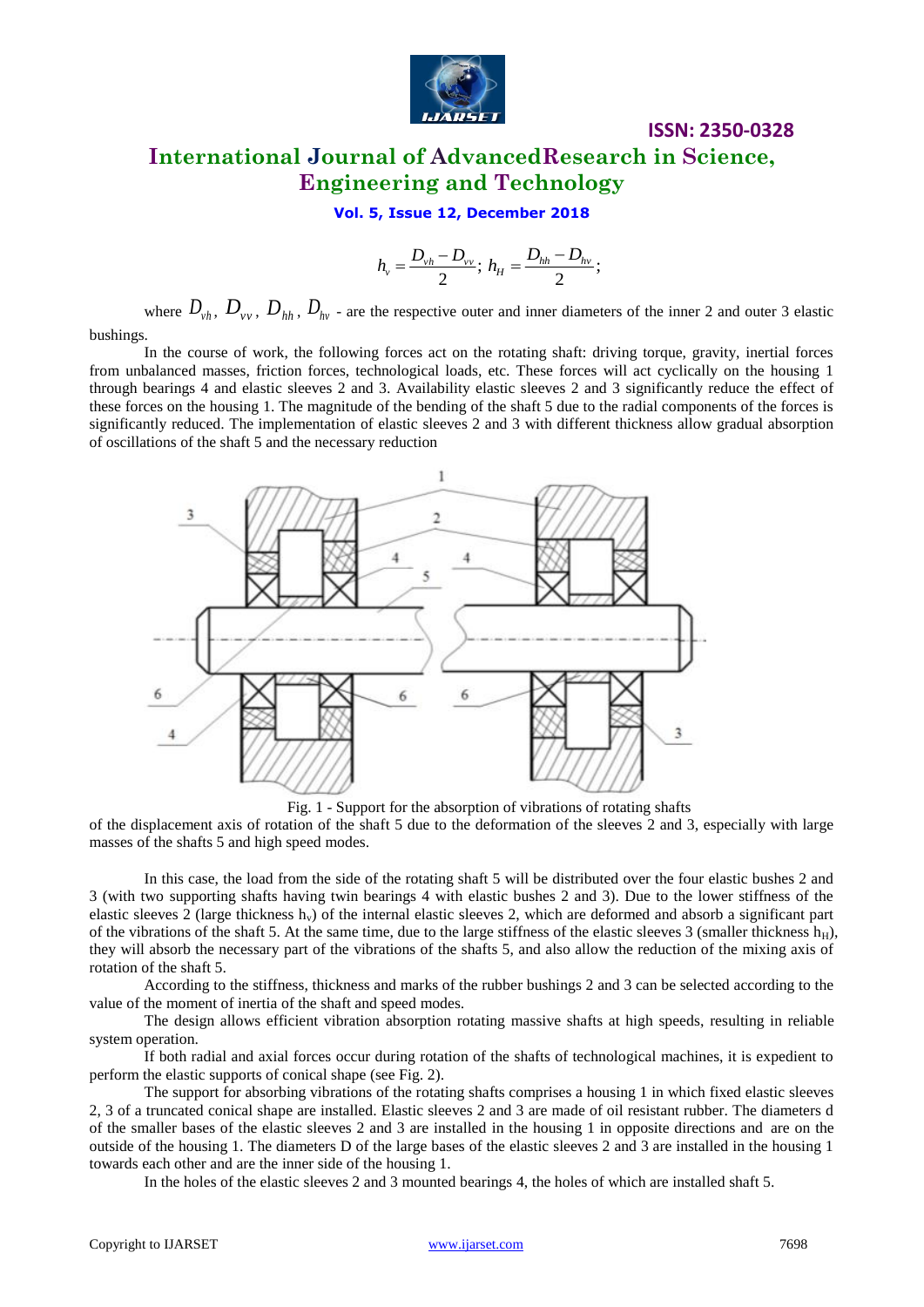

# **ISSN: 2350-0328 International Journal of AdvancedResearch in Science, Engineering and Technology**

### **Vol. 5, Issue 12, December 2018**

In the course of work, the following forces act on the rotating shaft: driving torque, gravity, inertial forces from unbalanced masses, friction forces, technological loads, etc. The components of the resultant force will be directed both in the radial and axial directions. These forces will act cyclically on the housing 1 through the bearing 4 and the elastic



Fig. 2-support for the absorption of vibrations of the rotating shafts

The presence of elastic sleeves 2 and 3 significantly reduce the effect of these forces on the housing 1. In this case, the amount of bending of the shaft 5 due to the radial components of the forces is significantly reduced. The implementation of the elastic sleeves 2 and 3 in the form of a truncated cone with the diameters of the bases d and D allow the absorption of the axial components of the forces.

The use of this kind of shaft support will, due to the absorption of oscillations of rotating shafts, reduce the transmission of vibrations to the frames (housings) of the respective machines and mechanisms, therefore, the vibration noise characteristics of these machines and mechanisms are largely reduced.

The proposed support can be recommended for use as a vibration-absorbing support in the main cotton preprocessing machines (cotton and fiber cleaners, separators, roller and saw ginters, etc.) in the main for the bearing support of the gin saw cylinder.

The method of calculating the parameters of the elastic support shaft of the saw cylinder. Gin saw cylinders are massive, their weight reaches to half a ton. During the rotation of the saw cylinder with a frequency of 730 rev / min due to unbalanced masses, as well as from cotton trapped by the saw teeth, significant centrifugal forces arise. In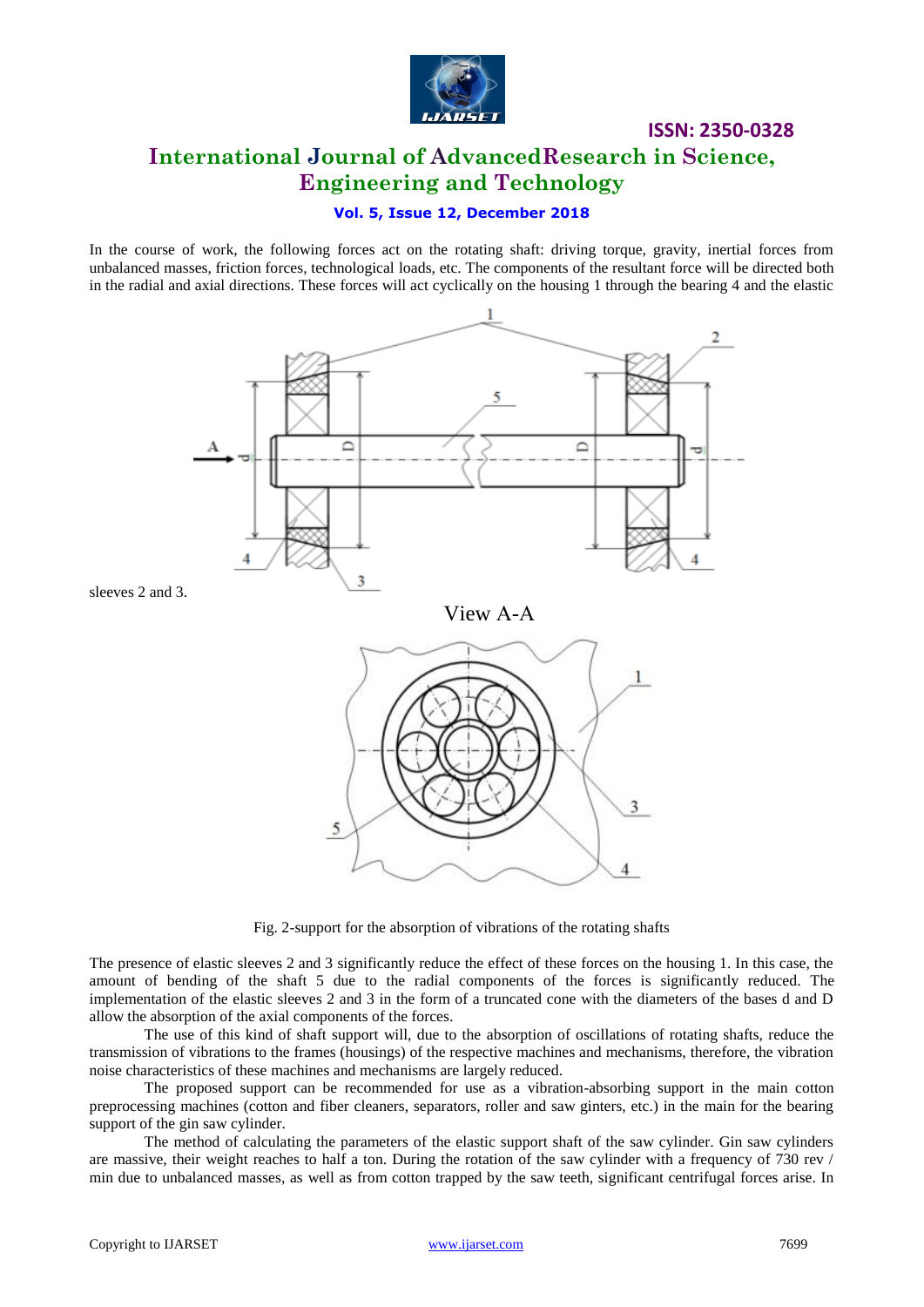

**International Journal of AdvancedResearch in Science, Engineering and Technology**

#### **Vol. 5, Issue 12, December 2018**

dragging on average (0.3  $\div$  0.5) kg of cotton (fiber) at the same time saw cylinder (with producer 5.0  $\div$  6.0 t / h), rotating with a frequency of 730 rev / min and a radius of 0.16 m centrifugal force:

$$
P_s = m_x \cdot (\frac{\pi n_s}{30})^2 \cdot \frac{D_s}{2}
$$

where  $m_x$  is the mass of simultaneously trapped cotton (fiber);  $n_s$  = 730 rpm;  $D_s$ -diameter of the cylinder.

(1)

At the same time, from the calculation data  $P_s = 467$  N. This force, acting cyclically on the cylinder supports, causes intense wear of bearings that quickly fail.

In static mode, the amount of deformation of the elastic supports under the bearings of the saw cylinder is determined from the expression:

$$
a_{st} = \frac{G_s}{2C_n} \tag{2}
$$

where  $G_s$  is the weight force of the saw cylinder with bearings;  $C_n$  - support stiffness coefficient.

In the process of work from an unbalanced mass of cotton (fiber) captured by the teeth of the cylinder saw, there is a centrifugal force:

$$
P_s = m_x \omega_s^2 R_s \tag{3}
$$

where mx is the mass of trapped cotton (fiber) with the saw teeth;  $\omega_s$  - the angular frequency of the saw cylinder;  $R_s$ -the radius of the cylinder.

While the amplitude of oscillation of the saw cylinder vertically according to (2) has the form:

$$
a = \frac{a_{st}}{\left|1 - \frac{\omega_s^2}{P_0^2}\right|} \qquad P_0 = \sqrt{\frac{C_s}{m_s + m_x}}, \qquad (4)
$$

Where  $m_s$  -is the mass of the cylinder.

According to the calculated initial parameters of the system, the amplitude of the vertical oscillations of the saw cylinder reaches  $(0.05\div0.14)\cdot10^{-3}$  m.

The amplitude of the reaction force of the bearings of the gin saw cylinder is proportional to the amplitude of the deformation of the elastic element:

$$
R_{\text{sum}} = C_{\text{b}} \cdot a = \frac{R_{\text{bie}}}{\left| 1 - \frac{\omega^2}{P_0^2} \right|} \tag{5}
$$

Тогда динамический коэффициент системы определяется из выражения:

$$
K_{\text{sum}} = \frac{R_{\text{sum}}}{R_{\text{st}}} = \frac{1}{\left| \frac{C_s - \omega_s^2 (m_s + m_x)}{C_s} \right|} \tag{6}
$$

By choosing the necessary values of the parameters  $C_{\psi}$ ,  $\omega_{\psi}m_{\psi}$ *hem*<sub>*x*</sub>, you can control the value of the dynamic coefficient. In this case, choosing the required values of stiffness of the elastic support, the mass of the cylinder and the performance of the gin, it is possible to minimize (dampen) the oscillations of the saw cylinder in the vertical direction, which leads to an increase in the service life of bearings.

The substantiation of the parameters of the bearing support full-factor experiments.

The recommended bearing support with elastic shock absorbers was installed in the DP-9 genie. In addition, the recommended support is installed in a cotton cleaner from coarse litter. When this rubber bushings obtained by vulcanization. The experiments were conducted with different rubber grades with different circular stiffness. Additional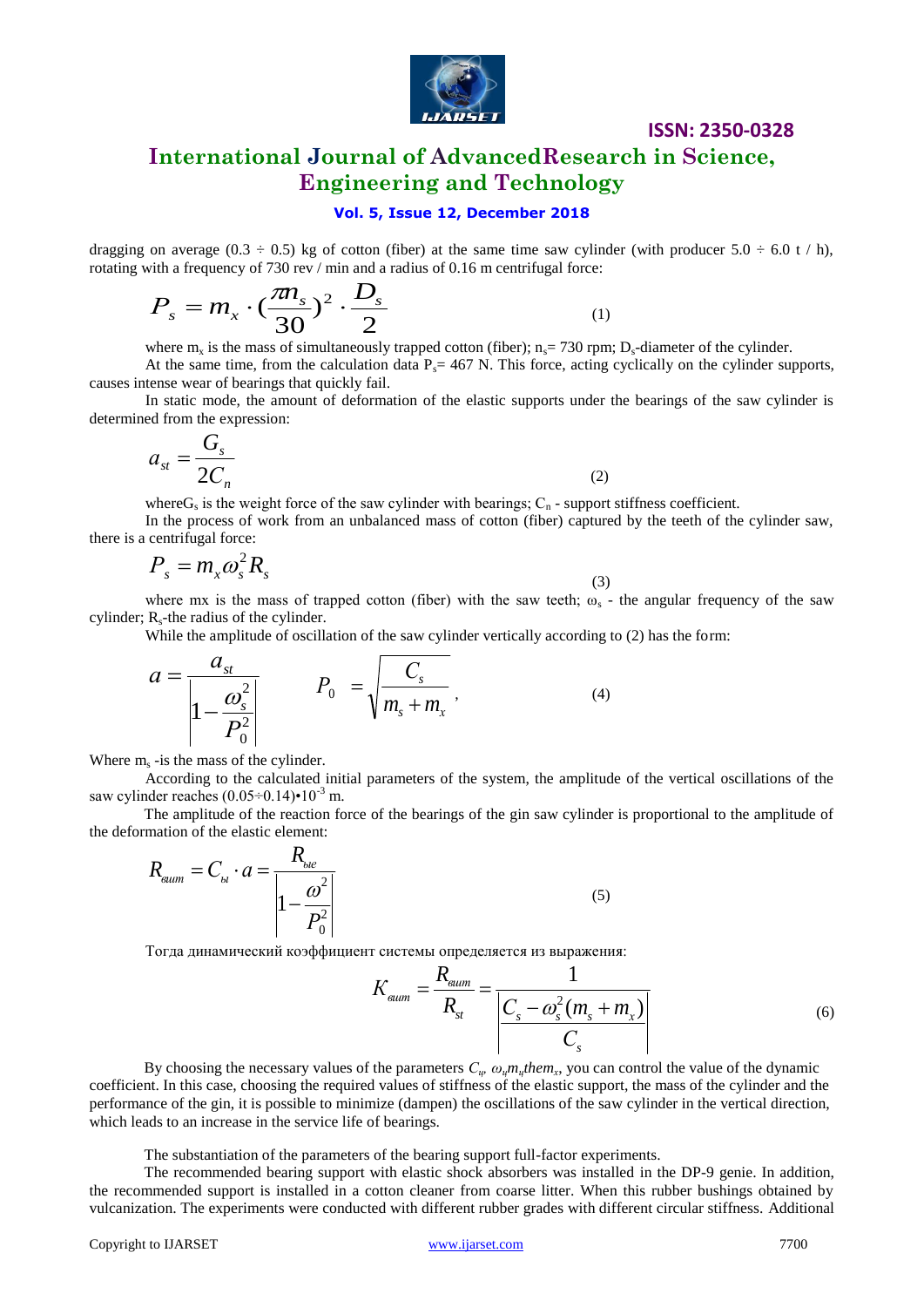

# **International Journal of AdvancedResearch in Science, Engineering and Technology**

## **Vol. 5, Issue 12, December 2018**

fluctuations and depreciation of saw cylinders allow an increase in their resource, an increase in gin productivity, a cleaning effect. Bearings of brand 216 were used.

Full-factor experiments were carried out in the production of cotton plants. Input factors are presented in table 1.

Table 1. Input Factor Values

| Factors               | Meanings  |     | Difference |     |
|-----------------------|-----------|-----|------------|-----|
|                       |           |     | $+1$       |     |
| Cotton moisture, %    | $\Lambda$ | 9.5 | 10         | 0.5 |
| Brandtires $10^6$ N/m | $X_2$     | 2,5 | 3,0        | 0,5 |
| Weediness,%           | $X_3$     | 5.5 | h          | 0.5 |

The input factor  $X_1$  is the moisture content of cotton, the limits of variation are from 9% to 10%. The input factor  $X_2$  is the hardness of rubber, the limits of change are 60∙103 Nm/rad to 90 ⋅ 103 Nm/rad. The input factor  $X_3$  is

cotton infestation, the limits change 5% to 6%. For the output factor selected cotton seed pubescence.

The regression equation is finally obtained.

$$
Y = 27.9 + 3.57 x_1 - 1.72 x_2 + 0.57 x_3 - 0.5 x_1 x_2 + 0.35 x_1 x_3 + 0.35 x_2 x_3 + 0.375 x_1 x_2 x_3
$$

On the basis of the numerical solution of the problem, the obtained graphical

the dependences of the change in the pubescence of seeds on the change in humidity, the stiffness coefficient of the elastic bearing supports and the contamination of the original cotton, which are shown in Fig.3.



Humidity %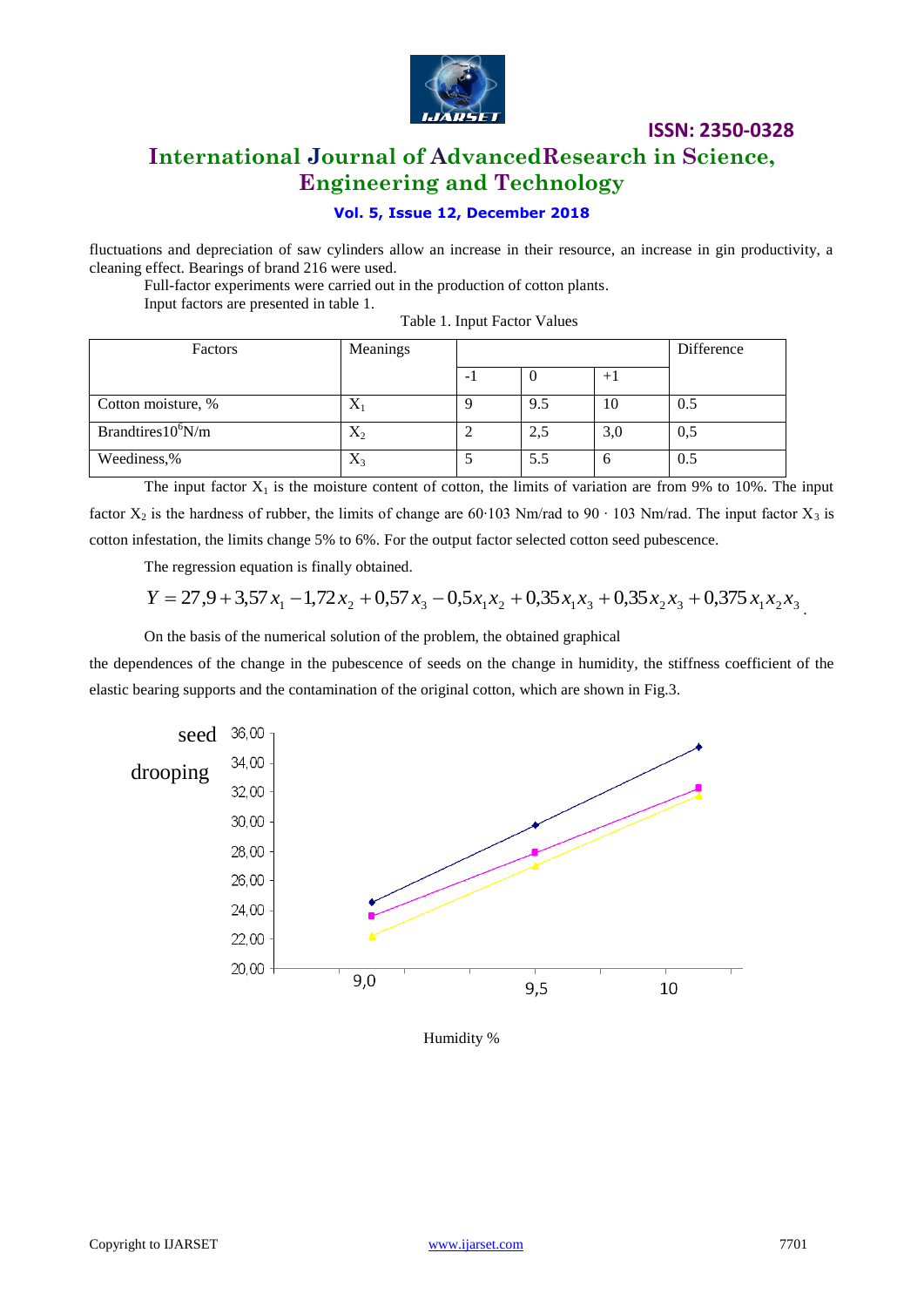

**International Journal of AdvancedResearch in Science, Engineering and Technology**

**Vol. 5, Issue 12, December 2018**



Support stiffness coefficient  $10^6$  N/m



**Fig. 3-Influence of humidity, stiffness coefficient of support and cotton weediness on seed drooping**

Based on the analysis of the obtained graphical dependencies, it can be noted that to increase cotton fiber yield, that is, reduce the pubescence (fibrousness) of seeds after the ginning process, the best input parameters are considered to be: humidity not more than  $(8.5\div 9.0)\%$ ; stiffness coefficient of rubber bearing supports  $(2.5\div 3.0)\cdot 106$  N/m; cotton contamination  $(4.5 \div 5.0)\%$ .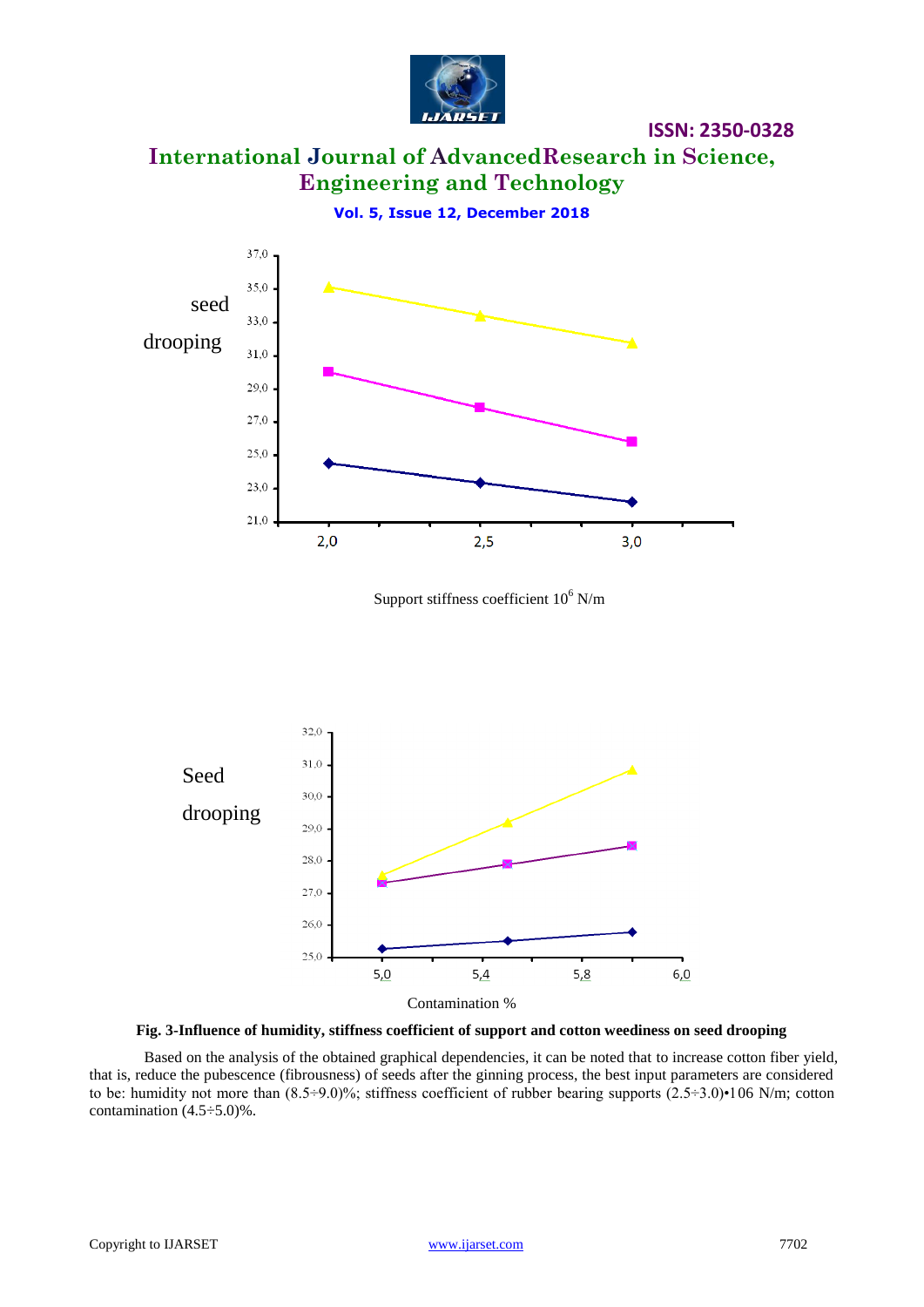

# **International Journal of AdvancedResearch in Science, Engineering and Technology**

**Vol. 5, Issue 12, December 2018**

# **THE RESULTS OF PRODUCTION TESTS OF GIN WITH AN ELASTIC BEARING SUPPORT SHAFT OF THE SAW CYLINDER.**

Production tests of the recommended design of saw cylinders with elastic bearing supports were carried out in terms of cotton factories.

The process of cotton ginning is significantly influenced by moisture and the initial contamination of raw cotton. During the tests, the humidity and initial contamination of the compared gins were maintained in the same range. Analyzes were carried out at the factory laboratory (table 2).

Tests were carried out with new recommended designs of bearing supports for saw cylinders, equipment with rubber elements. Tests have shown high reliability and stability of the saw gin with an elastic bearing support compared to the existing version of gin. The sum of defects decreased by an average of 12%, mechanical damage to seeds is reduced by 1.22%, free fiber in raw cotton is reduced by an average of 0.112%, seed drooping is reduced by 0.5%, fiber yield increased by 0.5 kg per hour . This results from the fact that on rubber pillows of bearings eliminate a bend of a shaft of the cylinder, technological gaps are maintained. At the same time, the life of the bearings and its housing has increased 2.5 times, the noise has significantly decreased. Due to the high-frequency oscillations of the saw cylinder, the effect of removing fibers from cotton seeds is increased, the lowering of seeds has decreased, etc.

| Indicator sin %            | After gin with recommended bearing | After the serial gin |
|----------------------------|------------------------------------|----------------------|
| Original Cotton - Raw      |                                    |                      |
| Humidity                   | 9,5                                | 9,5                  |
| Weed in essafterginning    | 3,85                               | 3,85                 |
| Cotton fiber weediness     | 2,8                                | 3,3                  |
| Mechanical damage to seeds | 1,89                               | 3,11                 |
| Fiber yield (kgsaw / hour) | 9,7                                | 9,2                  |
| Seed drooping              | 10,5                               | 11,0                 |
| Free fiber                 | 0,107                              | 0,219                |

Table 2. Comparative technological indicators of gin with an elastic pillow support

Note: the experiments were carried out in triplicate. The table shows the average values of indicators.

**Findings.** Developed new effective design elastic bearing supports. The method of calculating the amplitude and dynamic coefficient of the system is recommended. Experiments substantiate the parameter of the elastic bearing support of the sawgin shaft.

#### **REFERENCES**

1. **Мирошниченко Г.И.** Основы проектирования машин первичной обработки хлопка. М, 1980, 328 с.

2. **О.Муродов, А.Джураев.**Совершенствование конструкций и методы расчета параметров пластмассовых колосников на резиновых опорах очиститей хлопка от крупного сора // Монография изд. «Фанва технология» Ташкент, 2018 г., .-С.135

3. **Джураев А., Юнусов С.** Динамика машинных агрегатов с механизмами рабочих органов пильного джина. Монография.–Т.: 2011, «Фан», -181 с.

4. **Юнусов С.З.** Разработка и обоснование параметров ускорителя сырцового валика пильного джина. Дисс. к.т.н. -Т.: 2011. - 243 с.